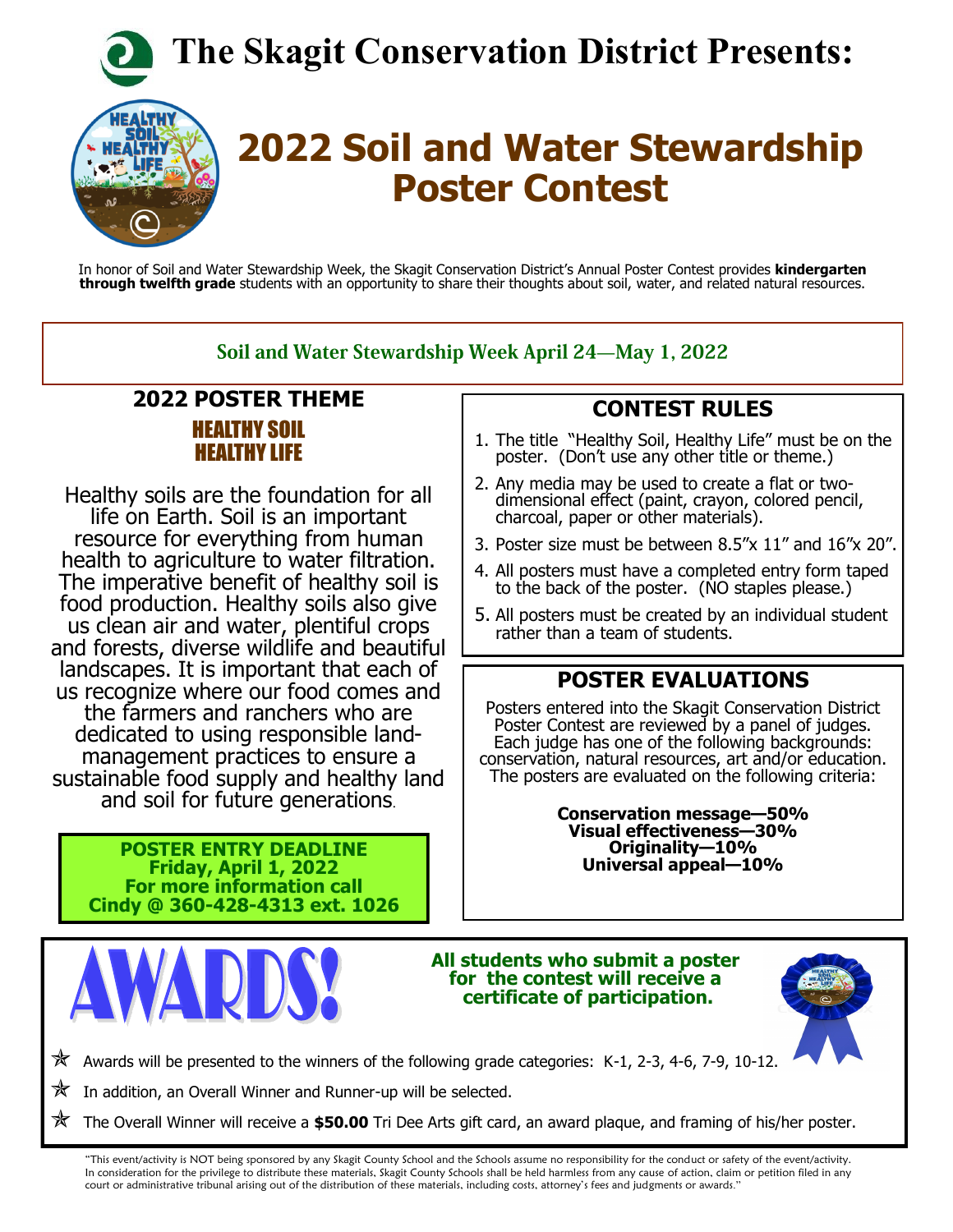

# SKAGIT CONSERVATION DISTRICT POSTER CONTEST DEADLINE: April 1, 2022

### WHAT MAKES A GOOD POSTER?

The title of "Healthy Soil, Healthy Life" must be the only message on the poster.

Colors and white space to add emphasis and attract attention.

Large letters that can be read easily and words that are spaced apart so that the meaning is understood quickly.

Principles of good design.



Posters can be mailed to or dropped off at the Skagit Conservation District office located at:

#### 2021 East College Way, Suite 203 Mount Vernon, WA 98273

Please call to make an appoint to drop off posters. no later than Friday, April 1, 2022.

If you need the posters to be picked up at your school, or if you have questions, please call Cindy Pierce at (360) 899-8729 or e-mail cindy@skagitcd.org.



Margins should be slightly larger at the top than the bottom and equal on the two sides.

## **Boldness**

makes a difference.

R e m e m b e r S p a c i n g rememberspacingreme mberspacingremember spacingrememberspacing

Plan

a h **Cad** 

Plain lettering is more readable than *fancy lettering* 

# **Use guidelines**

Pencil them in lightly at the beginning and erase when done.

"This event/activity is NOT being sponsored by any Skagit County School and the Schools assume no responsibility for the conduct or safety of the event/activity. In consideration for the privilege to distribute these materials, Skagit County Schools shall be held harmless from any cause of action, claim or petition filed in any court or administrative tribunal arising out of the distribution of these materials, including costs, attorney's fees and judgments or awards."